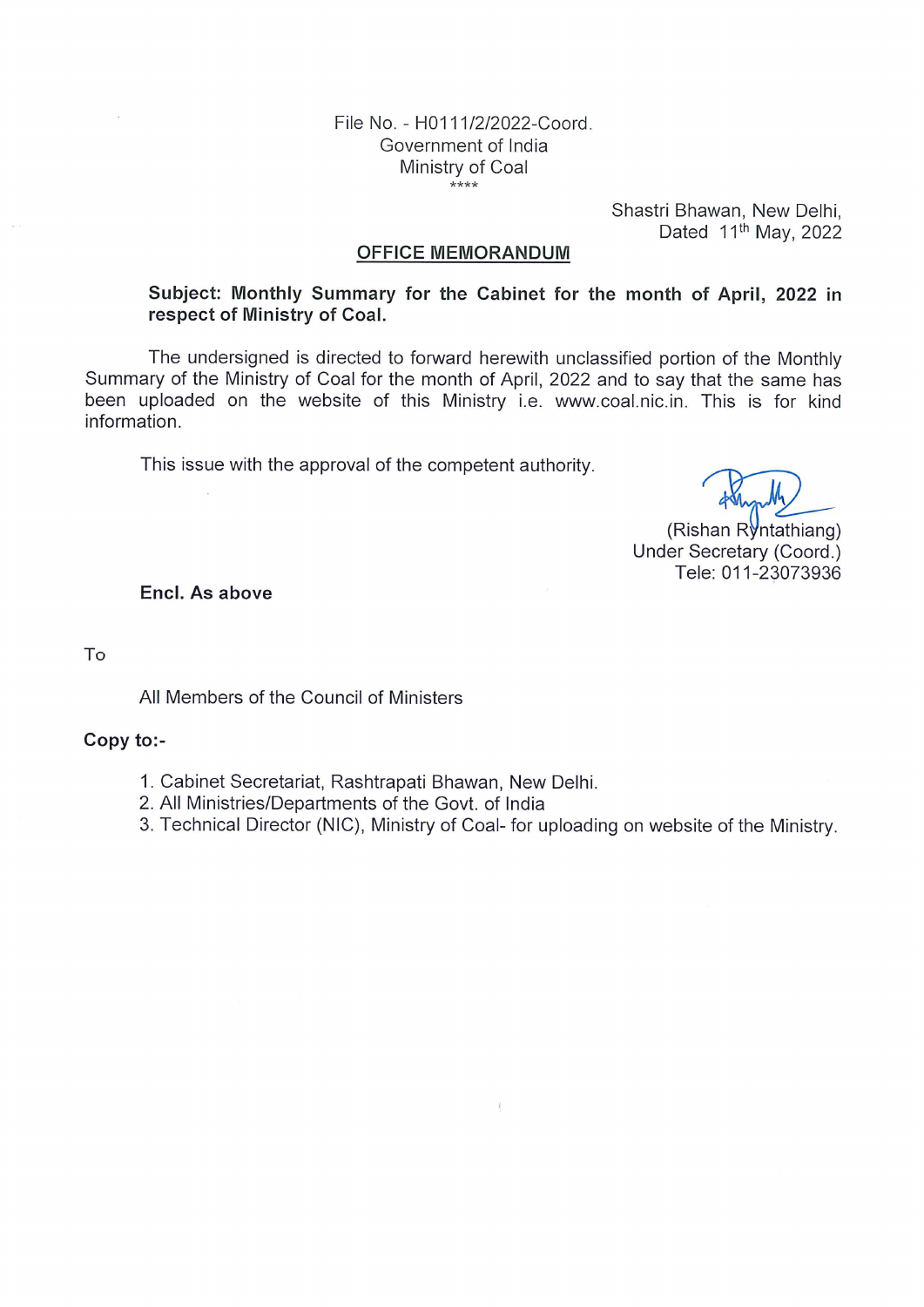# **Monthly Summary for the Cabinet for the month of April, 2022 in respect of Ministry of Coal**

#### **Principal Activities**

The core objectives of the Ministry of Coal are to augment coal production by adopting state-of-the-art clean-coal technologies; enhancing exploration efforts with thrust on increasing proven coal resources and developing necessary infrastructure for prompt evacuation of coal for securing its availability to meet the demand of different sectors of the economy in an eco-friendly and sustainable manner.

### **Important achievements**

- Meeting under the Chairmanship of AS (MN) & NA on 07.04.2022 to review the Coal Production from the mines allocated to Ms/NTPC Limited.
- Meeting under Chairmanship of Secretary (Coal) held on 11.04.2022 to review the production target of coal mines allocated by Ministry of Coal.
- Production in the month of April 2022 from mines allocated under CM(SP) Act, 2015 is 5.54 Million Tonne.
- Revenue in the month of April, 2022 from mines allocated under CM(SP) Act, 2015 is Rs 205.53 Crore.
- Vide OM dated 21.04.2022, directions of the Central Government have been issued to  $O/O$  Nominated Authority for conducting auction of coal mine for sale of coal under the Coal Mines (Special Provisions) Act, 2015 in respect of Gare Palma IV/2 & Gare Palma IV/3 Coal Mine located in the State of Chhattisgarh.
- The Coal Controller Organization has reported that the total production of Coal from the allocated captive coal blocks for the month of April, 2022 is 6.845 Million Tonnes (provisional) , out of which, aggregate coal production of those coal blocks which have not been cancelled by the Hon'ble Supreme Court viz. Moher & Moher Amlori Extn. ( 1.238 MT ), Tasra ( 0.000 MT ) and Pakri Barwadih ( 0.613 MT ) is 1.851 Million Tonnes (Provisional).
- Union Cabinet has approved the proposal of Ministry of Coal regarding "Policy for use of land acquired under the Coal Bearing Areas (Acquisition and Development) Act, 1957" on 13th April, 2022. Policy Guidelines for use of land acquired under the Coal Bearing Areas (Acquisition and Development) Act, 1957 has also been issued by the Ministry of Coal on 22nd April, 2022.
- To utilize the coal reserves in the closed / abandoned/ discontinued mines of Coal India Limited and SCCL, National Coal Distribution Policy (NCDP) has been amended vide this Ministry's O.M. dated 11th April, 2022 with the insertion of the following Sub-Paras in Para 10 of the NCDP:
	- 10.1 "There are numerous abandoned mines with sufficient mineable reserve at suitable depths, which were previously used to extract coal. Discontinued/ closed/ abandoned mines of Coal India Limited/ SCCL pose as a national loss because large amounts of reserves cannot be extracted. To promote an optimum utilisation of coal resources in the national interest, the coal produced from closed/ abandoned/ discontinued mines of Coal India Limited/ SCCL may be sold through a transparent and objective manner as per the guidelines issued by Ministry of Coal from time to time without affecting the commitments stipulated in Para 1 to Para 9 of the New Coal Distribution Policy, 2007."
	- **10.2** "The provisions of New Coal Distribution Policy, 2007 for coal linkages to the Power & Non-Regulated Sector stands amended with the provisions of SHAKTI Policy, 2017 and subsequent amendment thereto and the Policy for Auction of coal linkages of Non-Regulated Sector, 2016 & subsequent amendment thereto with effect from the date of issuance of these policies."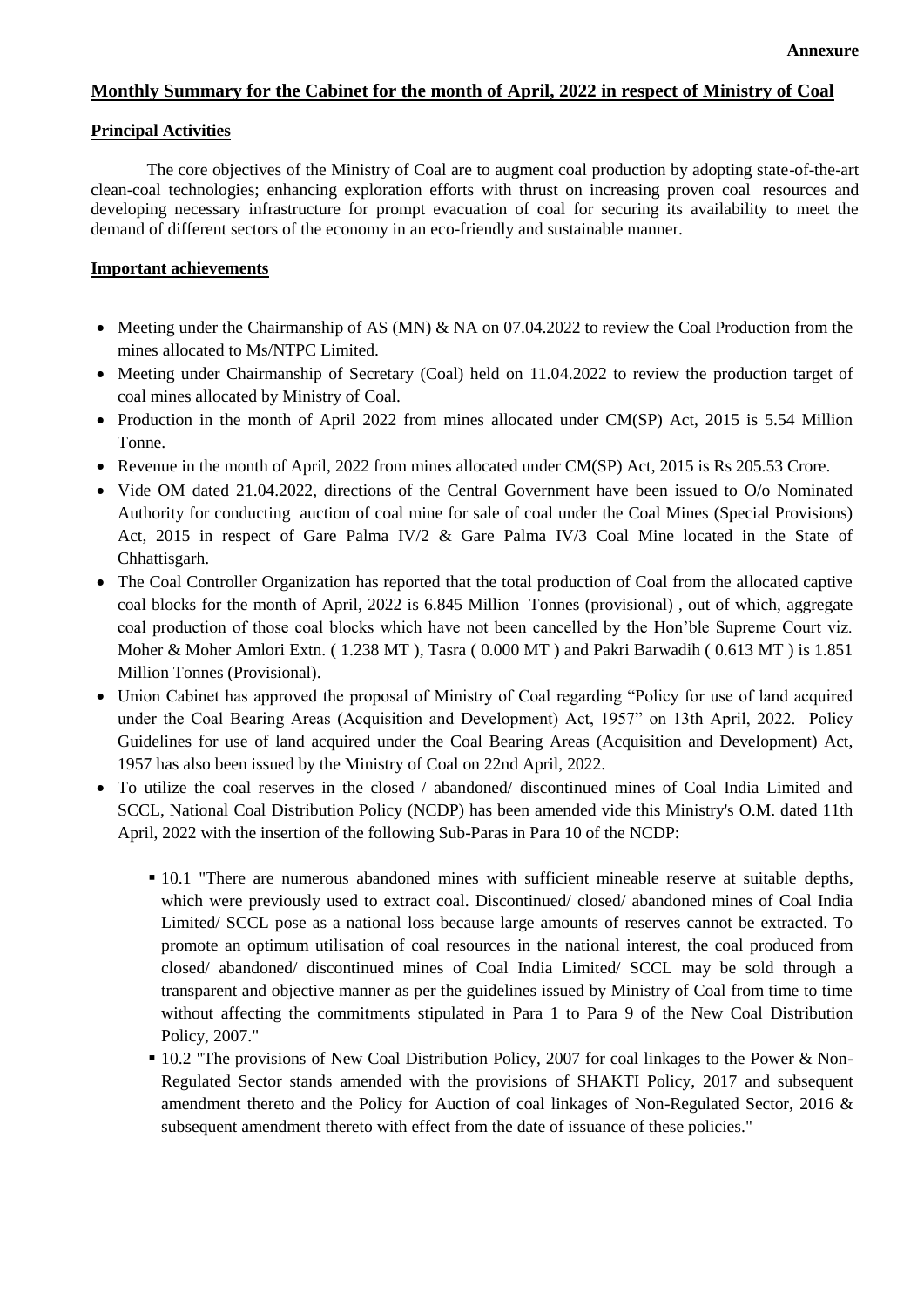Report on Progress: Details of progress in coal production, dispatch, e-auction of Coal viz-a viz target for the month of April, 2022 is given below-

# **(a) COAL PRODUCTION**

| Company     | April, 2022 | April, 2021 | % Growth |  |  |
|-------------|-------------|-------------|----------|--|--|
| CL          | 53.47       | 41.89       | 27.6%    |  |  |
| <b>SCCL</b> | 5.32        | 4.86        | 9.6%     |  |  |

# **(b) OVERALL OFFTAKE**

| Company     | April, 2022 | April, 2021 | % Growth |  |  |
|-------------|-------------|-------------|----------|--|--|
| பட          | 57.50       | 54.23       | 6.0%     |  |  |
| <b>SCCL</b> | 5.74        | 5.44        | 5.5%     |  |  |

## **(c) COAL DESPATCH TO POWER (COAL AND COAL PRODUCTS)**

| Company     | April, 2022 | April, 2021 | % Growth |
|-------------|-------------|-------------|----------|
| பட          | 49.72       | 43.06       | 15.5%    |
| <b>SCCL</b> | 4.82        | 4.48        | 7.7%     |

The outstanding dues payable by Power Sector to CIL as on 30.04.2022 was ₹ 12819.09 crore.

## **(d) SPOT E-AUCTION OF COAL**

| Company | Coal Qty. Allocated<br>April, 2022 | Coal Qty.<br>Allocated<br>April, 2021 | Increase<br>over notified<br>price |
|---------|------------------------------------|---------------------------------------|------------------------------------|
|         | .62                                | 2.53                                  | 345%                               |

# **(e) SPECIAL FORWARD E-AUCTION FOR POWER**

| Company | Coal Qty. Allocated<br>April, 2022 | Coal Oty.<br>Allocated<br>April, 2021 | Increase<br>over notified<br>price |
|---------|------------------------------------|---------------------------------------|------------------------------------|
|         |                                    | 2.19                                  |                                    |

## **(f) EXCLUSIVE E-AUCTION FOR NON-POWER**

| Company | Coal Qty. Allocated<br>April, 2022 | Coal Qty. Allocated<br>April, 2021 | Increase<br>over notified<br>price |
|---------|------------------------------------|------------------------------------|------------------------------------|
| CIL     | -                                  | 10.35                              | -                                  |

# **(g) SPECIAL SPOT E-AUCTION**

| Company | Coal Qty. Allocated<br>April, 2022 | Coal Qty. Allocated<br>April, 2021 | Increase<br>over notified<br>price |
|---------|------------------------------------|------------------------------------|------------------------------------|
| ഄய      | -                                  | 0.01                               | -                                  |

(Figs.In MT)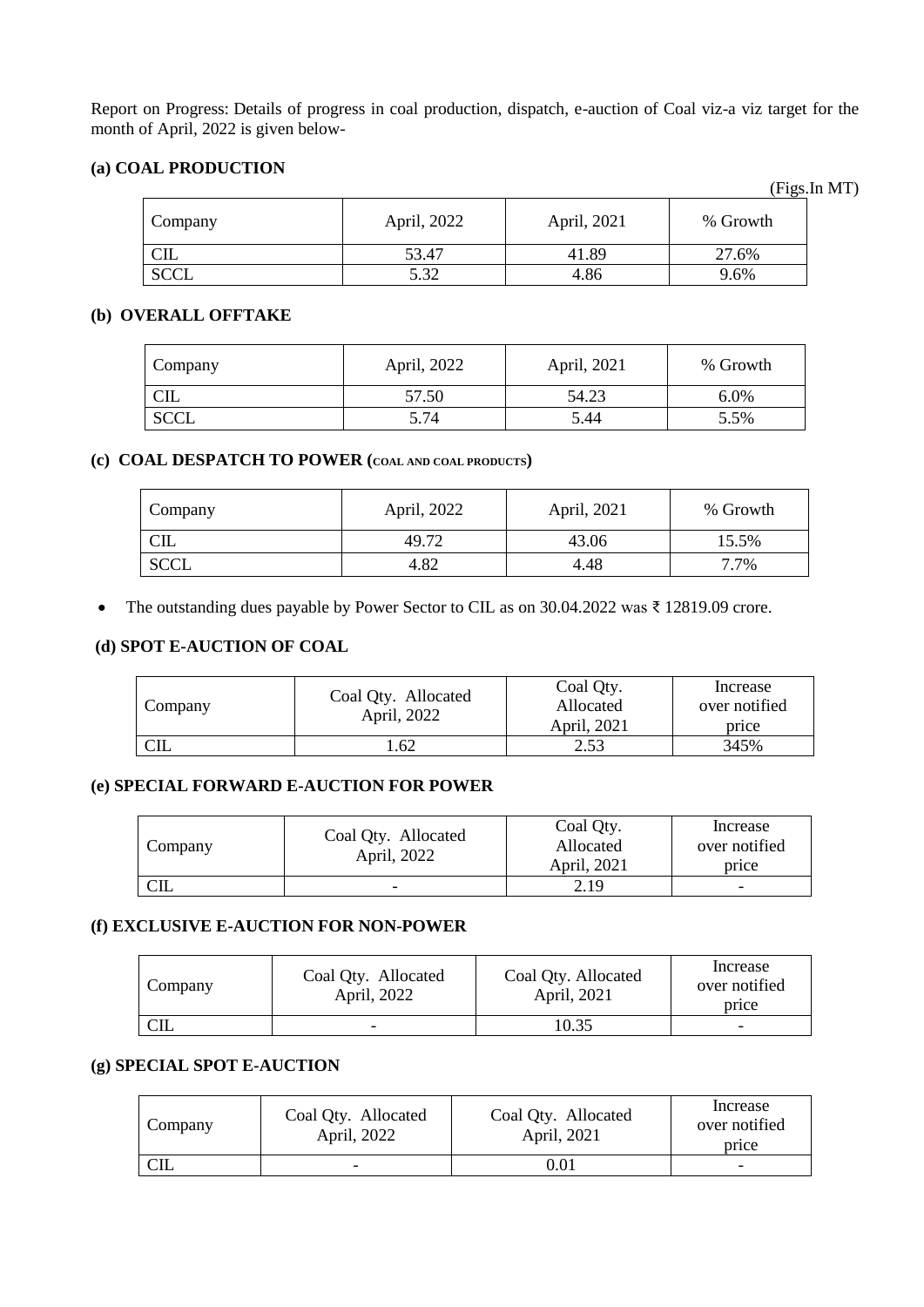# **(h) SPECIAL SPOT E-AUCTION FOR COAL IMPORTERS**

| Company | Coal Qty. Allocated<br>April, 2022 | Coal Qty. Allocated<br>April, 2021 | Increase<br>over notified<br>price |
|---------|------------------------------------|------------------------------------|------------------------------------|
| CL      | -                                  | 0.01                               | -                                  |
|         |                                    |                                    |                                    |

Provisional Report

## **(i) Implementation Status of Power Sector Linkage Policy (SHAKTI) dated 22.05.2017 and amended SHAKTI**

| Sl. No. | <b>Activity</b>                                       | <b>Timeline/Status</b>                                                                                                                                                                                    |
|---------|-------------------------------------------------------|-----------------------------------------------------------------------------------------------------------------------------------------------------------------------------------------------------------|
| A(i)    | Sign<br><b>FSA</b>                                    | with Clearance given to Coal India Limited (CIL) to sign FSA with 9                                                                                                                                       |
|         | pending LoA holders                                   | LoA Holders having total commissioned capacity of 8780 MW.                                                                                                                                                |
| B(i)    | Linkages<br>to                                        | As on date, 29 TPPs have been granted linkage for a total                                                                                                                                                 |
|         | <b>State/Central PSUs</b>                             | capacity of 29,300 MW.                                                                                                                                                                                    |
| (ii)    | <b>IPPs</b><br>Linkages<br>for<br>having PPA based on | First round of linkage auction conducted in September,<br>$\bullet$<br>2017.                                                                                                                              |
|         | domestic coal                                         | Linkage booked by 10 plants of 9044 MW capacity for<br>27.18 MT quantity.                                                                                                                                 |
|         |                                                       | FSAs have been executed with all the successful<br>bidders.                                                                                                                                               |
|         |                                                       | $2nd$ round of SHAKTI B (ii) linkage auction concluded<br>on May, 2019.                                                                                                                                   |
|         |                                                       | Quantity of 2.97 MTPA booked by 8 bidders for a total<br>capacity of 874.9 MW.                                                                                                                            |
|         |                                                       | PFCCL/Ministry of Power authorized to conduct future<br>auctions.                                                                                                                                         |
|         |                                                       | $3rd$ round of linkage auction has been conducted by<br>PFCCL during May, 2020. 2.8 MTPA linkages have<br>been booked by 5 successful bidders.                                                            |
|         |                                                       | 4 <sup>th</sup> round of linkage auction has been conducted by<br>$\bullet$<br>PFCCL in September, 2021, where, 3.20 MTPA linkages<br>have been booked by 5 successful bidders.                           |
| (iii)   | Linkages<br>for<br><b>IPPs</b><br>without PPA         | The linkage auction for SHAKTI B (iii) long/medium<br>$\bullet$<br>term was conducted in February, 2020.                                                                                                  |
|         |                                                       | Out of the total offer of 11.8 MTPA, 6.48 MTPA was<br>$\bullet$<br>booked by 7 successful bidders. The average premium<br>gained was 9%.                                                                  |
| (iv)    | <b>States</b><br>to<br><b>PPAs</b>                    | Earmarking Linkages Coal linkage granted from Coal India Limited for the States of<br>for fresh Gujarat, Uttar Pradesh and Madhya Pradesh for a capacity of<br>4000 MW, 1600 MW and 2640 MW respectively. |
| (v)     | of<br>Power<br>aggregate                              | Coal linkage earmarked from Coal India Limited for a                                                                                                                                                      |
|         | group of States                                       | capacity of 2500 MW.                                                                                                                                                                                      |
|         |                                                       | Methodology under B (v) is to be formulated by<br>Ministry of Power. Bidding under SHAKTI B (v) is to                                                                                                     |
|         |                                                       | be conducted by Ministry of Power.                                                                                                                                                                        |
| (vi)    | setting up of UMPP                                    | Linkages to SPV for SBD under formulation by Ministry of Power.                                                                                                                                           |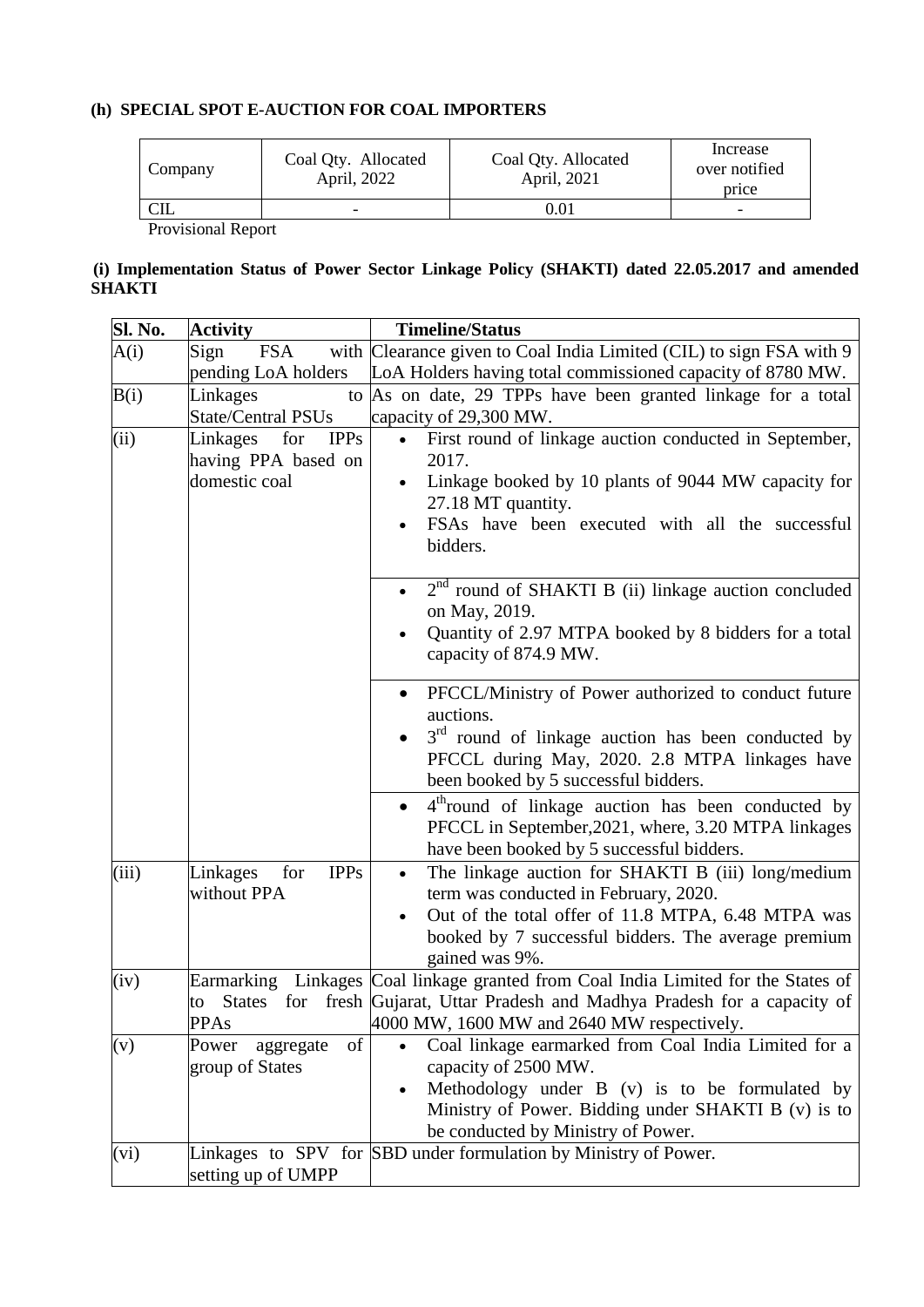| (vii)  | Linkages<br>to                                                                                                                         | IPPs IMC submitted its recommendation.                                                                                                                                                                                                                 |
|--------|----------------------------------------------------------------------------------------------------------------------------------------|--------------------------------------------------------------------------------------------------------------------------------------------------------------------------------------------------------------------------------------------------------|
|        | having PPA based on<br>imported coal.                                                                                                  |                                                                                                                                                                                                                                                        |
| (viii) | (a) Short term linkage<br>coal                                                                                                         | 9 tranches of Linkage Auction have been conducted by<br>$\bullet$<br>Coal India Limited under B(viii)(a) of SHAKTI Policy.<br>Out of total offered quantity of 48.28 MT of Coal, 14.23<br>booked by successful<br><b>MT</b><br>been<br>bidders<br>have |
|        | $(b)$ Coal supply in case<br>of termination of PPAs<br>due to payment default<br>by DISCOMs                                            | Ministry of Power vide O.M dated 30.08.2019 has<br>communicated the adequate safeguards which may be<br>considered.                                                                                                                                    |
|        | Aggregation<br>(c)<br>of<br>by<br>Nodal<br>Power<br>Agency under Para B<br>$(v)$ for a group of<br>States even without<br>requisition. | No action required from Ministry of Coal.                                                                                                                                                                                                              |
|        | (d) PSU to act as an<br>aggregator of Power                                                                                            | • Vide O.M. dated 17.05.2019 and subsequent reminder<br>dated 29.05.2019, Ministry of Power was requested to<br>communicate the same.                                                                                                                  |
|        | Mechanism<br>(e)<br>to<br>of<br>servicing<br>ensure<br>debt                                                                            | Ministry of Power vide O.M dated 05.08.2019 and<br>20.08.2019 has communicated the mechanism prepared<br>in this regard.                                                                                                                               |

 **Promotional Drilling:** A proposed programme of Promotional/NMET (Regional) drilling comprising 1.21 lakh meters in coal and 0.17 lakh meters in lignite has been drawn up in Annual Plan 2022-23 (BE) of CMPDI. The programme is under execution by MECL, DGMs of Nagaland, Assam, Mizoram & Meghalaya and CMPDI.

As against this, the achievement of drilling upto the month of April 2022 is 0.07 lakh metre, against the target of 0.11 lakh metre, which is 63% of the target.

- **Overall Progress of Detailed Drilling in 2022-23:** For 2022-23, a target of 6.50 lakh metre of drilling (Departmental: 4.45 lakh metre, Outsourcing: 2.05 lakh metre) has been proposed. As against this, 0.52 lakh metre of drilling has been carried out upto the month of April 2022 against the target of 0.52 lakh metre, which is 100% of the target.
- **GeM status**: Due to well-planned periodic review meetings at the level of JS&FA with the stakeholders, procurement of Goods and Services through GeM by Coal PSUs/Organization under MoC were increased by 5 times (i.e. 513%) and upto Rs. 3358.3 crore during the FY 2021-2022d from Rs.548.2 crore in the 2020-21.

|            | Unit            | Apr-22 |        | $Apr-21$ | % Variation wrt |                 | April 22 - April | 22     | <b>April 21 -</b><br>April<br>2021 |                  | % Variation wrt           |
|------------|-----------------|--------|--------|----------|-----------------|-----------------|------------------|--------|------------------------------------|------------------|---------------------------|
|            |                 | Targe  | Actua  | Actual   | Col 4/<br>Col3  | Col 4/<br>Col 5 | <b>Targe</b>     | Actua  | Actual                             | Col. 9<br>/ Col. | Col. 9/<br><b>Col. 10</b> |
|            |                 |        |        |          |                 |                 |                  |        | 10                                 |                  | 12                        |
| Overburden | $\mathbf{LM}^3$ | 137.50 | 120.68 | 130.55   | $-12.23$        | $-7.56$         | 137.50           | 120.68 | 130.55                             | $-12.23$         | $-7.56$                   |

### **Performance of NLC India Limited in April, 2022**